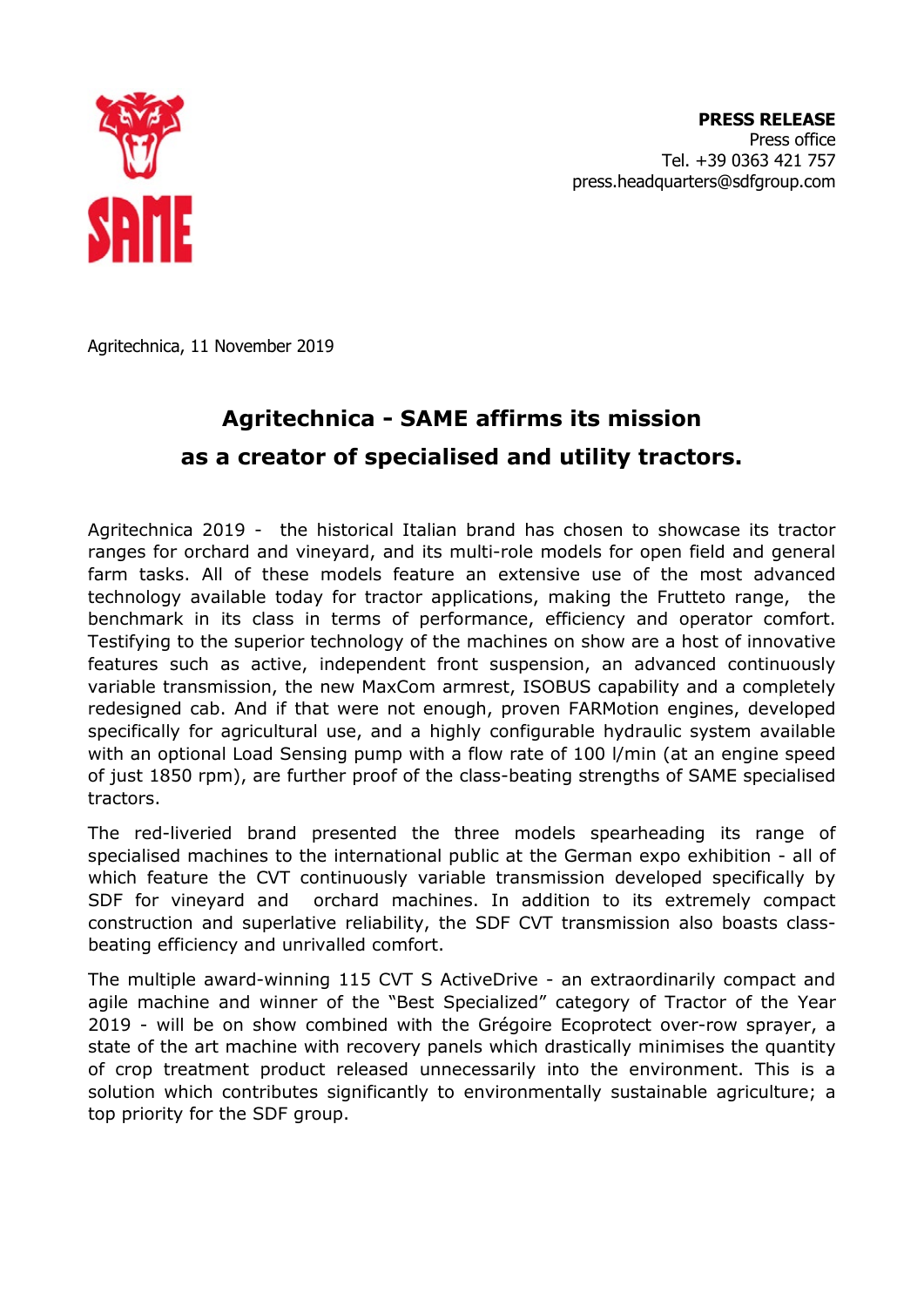As well as offering the ideal solution for working between more broadly spaced rows, the Frutteto 105 CVT ActiveDrive is also perfectly at home in the open field, making it an excellent choice for multiple crop farms.

SAME will also be presenting its range-topping specialised tractor at Agritechnica 2019, the Frutteto CVT 100 ActiveSteer - the world's first specialised machine with 4 wheel steering. This is a high-tech solution which significantly increases the manoeuvrability of the machine, reducing the turning circle by up to 28% compared with a conventional tractor of comparable size. ActiveSteer technology also improves safety when working on lateral gradients, as it allows the driver to adjust the angle of the rear wheels to counteract the tendency of the rear axle to slip downhill.

SAME will also be presenting its two flagship utility tractors at the German expo. This first is the Explorer 110, powered by a FARMotion engine - which attain compliance with Stage III B emissions regulations simply with a maintenance-free DOC catalytic converter that needs no additives - and boasting a potent hydraulic system with a primary pump with an output of up to 90 l/min for the lift and rear distributors, plus a secondary pump for the hydraulic steering and actuators.

The second is SAME's definitive all-rounder, the Dorado Classic 90.4, a tractor renowned for its extraordinary versatility and manoeuvrability, which now features an updated design in keeping with the style of the broader Dorado family. Completing the package are a choice of dependable, fuel-efficient FARMotion Stage III B engines and an ergonomically designed cab with a 4-post structure for unobstructed all-round visibility. A low centre of gravity and 4-wheel braking ensure sure-footed safety even when working on steep gradients. With a potent dual pump hydraulic system, with 4 or 6 way mechanically controlled rear distributors and a rear lift with a capacity of 2650 kg (or, as an option, up to 3600 kg), Dorado tractors are not only perfect for general tasks when working in limited spaces but also capable machines that can take heavier duty field applications in their stride.

The Grégoire GL8.6 self-propelled grape harvester will also be on display on the SAME stand. Powered by a Deutz engine, this is a harvester combining extremely high productivity with impeccable on-board comfort. This machine is also equipped with the highly efficient, state of the art ARC2 harvester head, which minimises row damage while optimising fruit detachment.

The Grégoire GL8.6 uses the latest generation Poclain hydraulic motors on all four wheels for outstanding traction, and can tackle gradients of up to 28% without breaking a sweat. To minimise fuel consumption, engine speed is adjusted automatically in relation to load.